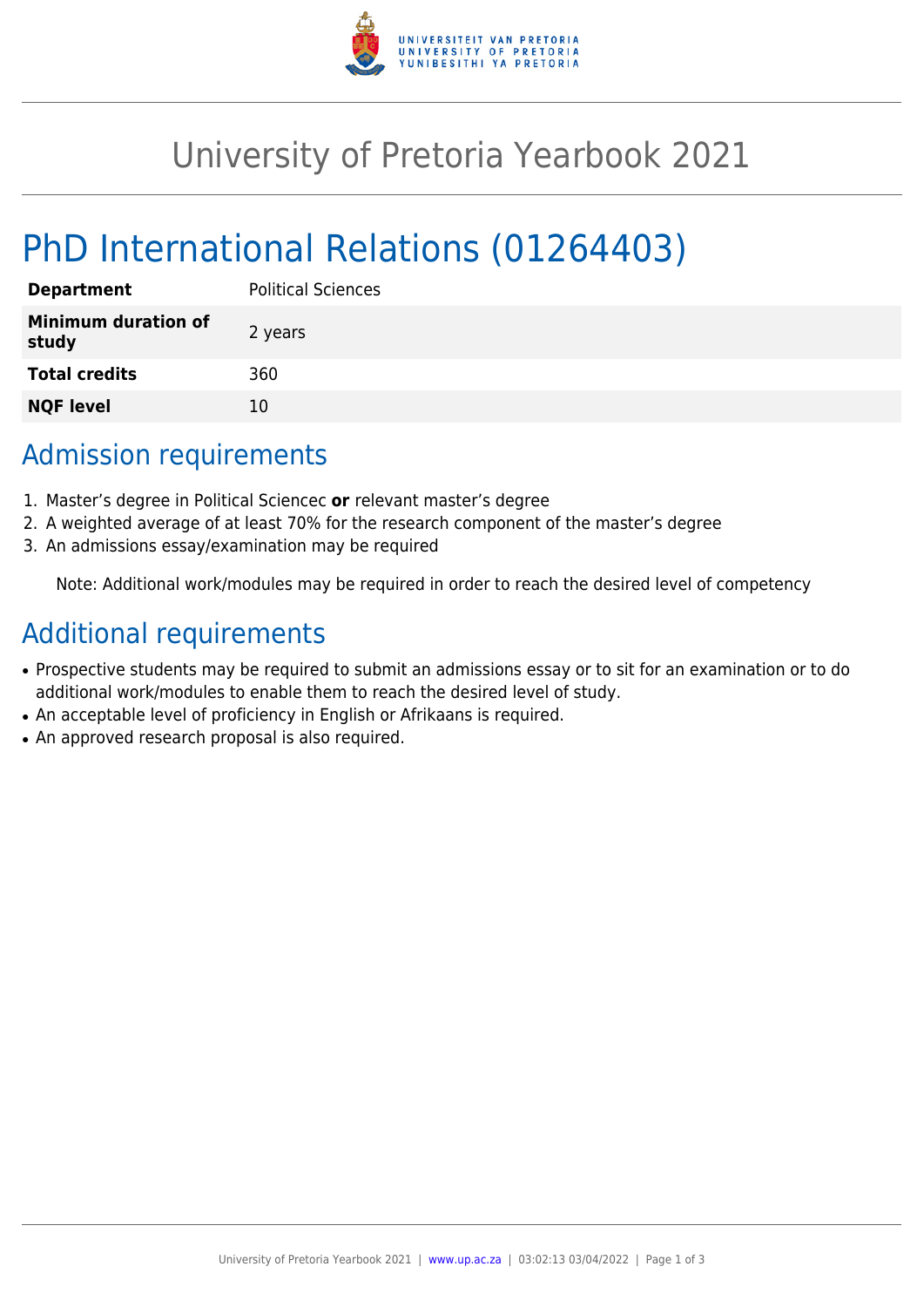

## Curriculum: Year 1

**Minimum credits: 360**

### **Core modules**

#### **Thesis: International relations 992 (IPL 992)**

| <b>Module credits</b>         | 360.00                         |
|-------------------------------|--------------------------------|
| <b>NQF Level</b>              | 10                             |
| <b>Prerequisites</b>          | No prerequisites.              |
| <b>Language of tuition</b>    | Module is presented in English |
| <b>Department</b>             | <b>Political Sciences</b>      |
| <b>Period of presentation</b> | Year                           |
|                               |                                |

#### **Module content**

A research thesis, based on independent research done by the student on an approved topic in the broad field of international relations, is written under the guidance of a supervisor. The essence of the thesis is to provide proof of independent research and to make a contribution to the discipline of international relations.